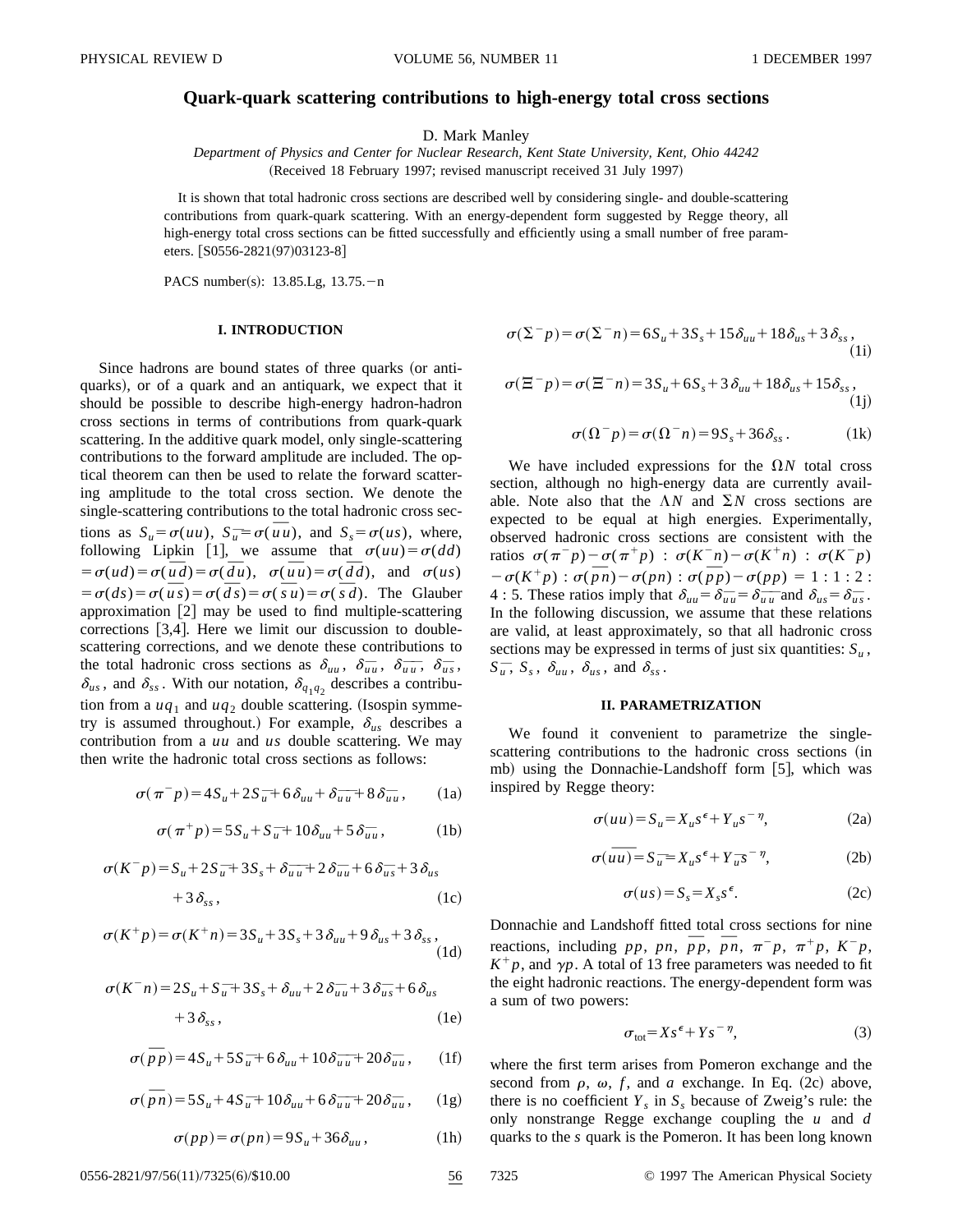that the  $\rho$ ,  $\omega$ , *f*, and *a* trajectories must be, at least approximately, degenerate. Let us consider masses for established mesons ( $\rho$  and  $a$ , with  $I=1$ , and  $\omega$  and  $f$ , with  $I=0$ ) from the most recent *Particle Data Group book* [6]. Using *M*=0.769 GeV for the  $\rho$ (770) and *M* = 0.782 GeV for the  $\omega(782)$  with  $J^P=1^-$ ,  $M=1.318$  GeV for the  $a_2(1320)$  and *M* = 1.275 GeV for the  $f_2(1270)$  with  $J^P = 2^+$ , *M* = 1.691 GeV for the  $\rho_3(1690)$  and  $M = 1.667$  GeV for the  $\omega_3(1670)$ with  $J^P = 3^-$ , and  $M = 2.044$  GeV for the  $f_4(2050)$  with  $J<sup>P</sup>=4<sup>+</sup>$ , the data are fitted well with the linear trajectory,  $\alpha(t) = 0.53 + 0.85t$ , where  $J = \alpha$  and  $t = M^2$  in GeV<sup>2</sup>. Since a Regge trajectory asymptotically contributes a power  $s^{\alpha(0)-1}$ to  $\sigma_{\text{tot}}$ , we expect that  $\eta$  ~ 0.47.

Donnachie and Landshoff first made a simultaneous fivebonnache and Landshort first made a simultaneous live-<br>parameter fit to the *pp* and  $\overline{p}p$  data for  $\sqrt{s}$  > 10 GeV, from which they determined  $\epsilon$ =0.0808 and  $\eta$ =0.4525. They then used these parameters for all subsequent fits. For each other used these parameters for all subsequent fits. For each other<br>pair of hadronic reactions,  $ab$  and  $\overline{ab}$ , they had three new free parameters: a common *X*, and a *Y* for each. Since there are fewer data for the other reactions, they went down to  $\sqrt{s}$ =6 GeV for those fits. A suitable fit for *pp* and *pn* data was obtained using a common *X* for both reactions.

Total cross sections for 14 hadronic reactions were fitted simultaneously in the present work. In addition to the eight hadronic reactions investigated by Donnachie and Landshoff, data were fitted for the reactions  $K^{-}n$ ,  $K^{+}n$ ,  $\Sigma^{-}p$ ,  $\Sigma^{-}n$ ,  $\Xi^- p$ , and  $\Xi^- n$ . (Total cross sections for  $\pi^- n$  and  $\pi^+ n$ were also fitted to increase the data base; however, by charge symmetry, the cross sections for these reactions are equal to those for  $\pi^+p$  and  $\pi^-p$ , respectively.) The data come from a 1988 compilation [7], supplemented by the final E-710  $[8]$ and Collider Detector at Fermilab  $(CDF)$  [9] values of and Coinder Detector at Ferminab (CDF) [9] values of  $\sigma(\bar{p}p)$  at  $\sqrt{s}$  = 1800 GeV, and at 546 and 1800 GeV, respectively. The CDF value of  $80.03 \pm 2.24$  mb at 1800 GeV is significantly larger than the final E-710 value of  $72.8 \pm 3.1$ mb, measured at the same energy. (The CDF measurements were not available for the Donnachie-Landshoff fit.)

#### **III. RESULTS AND DISCUSSION**

We performed two global fits. In our first fit, we parametrized the double-scattering terms to have the same form as the single-scattering terms:

$$
\delta_{uu} = X_{uu} s^{\epsilon} + Y_{uu} s^{-\eta}, \tag{4a}
$$

$$
\delta_{us} = X_{us} s^{\epsilon} + Y_{us} s^{-\eta}, \tag{4b}
$$

$$
\delta_{ss} = X_{ss} s^{\epsilon}.
$$
 (4c)

The purpose of this fit was to see whether or not it was possible to reproduce the results of the Donnachie-Landshoff (DL) fits within the general quark-model constraints imposed by Eqs. (1). For this purpose, we set  $\epsilon$ =0.0808 and  $\eta=0.4525$ , the values obtained by Donnachie and Land- $\eta = 0.4525$ , the values obtained by Donnache and Land-<br>shoff. The recent CDF [9] measurements of  $\sigma(\bar{p}p)$  at  $\sqrt{s}$  = 546 and 1800 GeV were not included for this fit. Table I gives values of the parameters obtained for fit 1, and Table II compares the corresponding *X* and *Y* coefficients of the hadronic cross sections with the results of the DL fit. As can be seen, we are able to reproduce the DL values quite well

TABLE I. Values of the fitted parameters for fit 1 (with nine free parameters for the hadronic reactions) and fit  $2$  (with ten free parameters for the hadronic reactions, using the constraint  $X_s = X_u$ ), as described in the text. The coefficients *X*, *Y*, and *Z* have units of millibarns. Uncertainties in the last significant figure are given in parentheses. No uncertainties are given for parameters held fixed in a fit.

| Parameter            | Fit 1        | Fit 2          |  |
|----------------------|--------------|----------------|--|
| $\epsilon$           | 0.0808       | 0.1340(57)     |  |
| $\eta$               | 0.4525       | 0.492(12)      |  |
| ζ                    |              | 0.139(22)      |  |
| $X_{\mu}$            | 2.012(11)    | 1.374(51)      |  |
| $Y_u$                | $-1.52(13)$  | 1.42(26)       |  |
| $Y_u^-$              | 7.21(13)     | 11.64(51)      |  |
| $X_{s}$              | 1.619(30)    |                |  |
| $X_{uu}$             | 0.1025(31)   | $-0.00977(91)$ |  |
| $Y_{uu}$             | 1.856(37)    | 0.09(25)       |  |
| $Z_{uu}$             |              | 0.78(17)       |  |
| $X_{us}$             | 0.0546(86)   |                |  |
| $Y_{us}$             | 0.859(50)    | 1.031(53)      |  |
| $X_{ss}$             | 0.058(13)    |                |  |
| $\gamma_{\rm scale}$ | 0.004824(10) | 0.004830(10)   |  |

while at the same time fitting data adequately for several additional reactions. The fitted total hadronic cross sections obtained by fit 1 are virtually indistinguishable from those shown in  $DL$ 's Fig. 1 [5]. There are, however, at least two possible shortcomings of this fit. First, this fit predicts that at high energies,  $\sigma(Kp) = 0.87\sigma(\pi p)$ , which implies some mysterious flavor-dependent effect. That is, we expect the pomeron to have the same coupling to the strange quark as to the lighter quarks. In addition, this fit significantly disagrees the ngnier quarks. In addition, this it significantly disagrees<br>with results of the new CDF measurement of  $\sigma(\bar{p}p)$  at  $\sqrt{s}$  = 1800 GeV, which was unavailable at the time of the DL

TABLE II. Coefficients (in mb) from the Regge-type fits of total cross sections. The exponents for fit 1 of the present work were  $\epsilon$ =0.0808 and  $\eta$ =0.4525, as determined in Ref. [5] by Donnachie and Landshoff (see text).

|                 | $DL$ (Ref. [5]) |       | This work $(\text{fit} 1)$ |       |
|-----------------|-----------------|-------|----------------------------|-------|
| Reaction        | X               | Y     | X                          | Y     |
| $\pi$ p         | 13.63           | 36.02 | 13.61                      | 36.20 |
| $\pi^+ p$       | 13.63           | 27.56 | 13.61                      | 27.47 |
| $K^- p$         | 11.82           | 26.36 | 11.87                      | 26.21 |
| $K^+p$          | 11.82           | 8.15  | 11.87                      | 8.75  |
| $K^-n$          |                 |       | 11.87                      | 17.48 |
| $K^+n$          |                 |       | 11.87                      | 8.75  |
| p p             | 21.70           | 98.39 | 21.80                      | 96.81 |
| pp              | 21.70           | 56.08 | 21.80                      | 53.16 |
| $\overline{p}n$ | 21.70           | 92.71 | 21.80                      | 88.08 |
| $p_{n}$         | 21.70           | 54.77 | 21.80                      | 53.16 |
| $\Sigma N$      |                 |       | 19.63                      | 34.21 |
| $E_N$           |                 |       | 17.92                      | 16.49 |
| $\Omega N$      |                 |       | 16.67                      | 0.00  |
| $\gamma p$      | 0.0677          | 0.129 | 0.0657                     | 0.154 |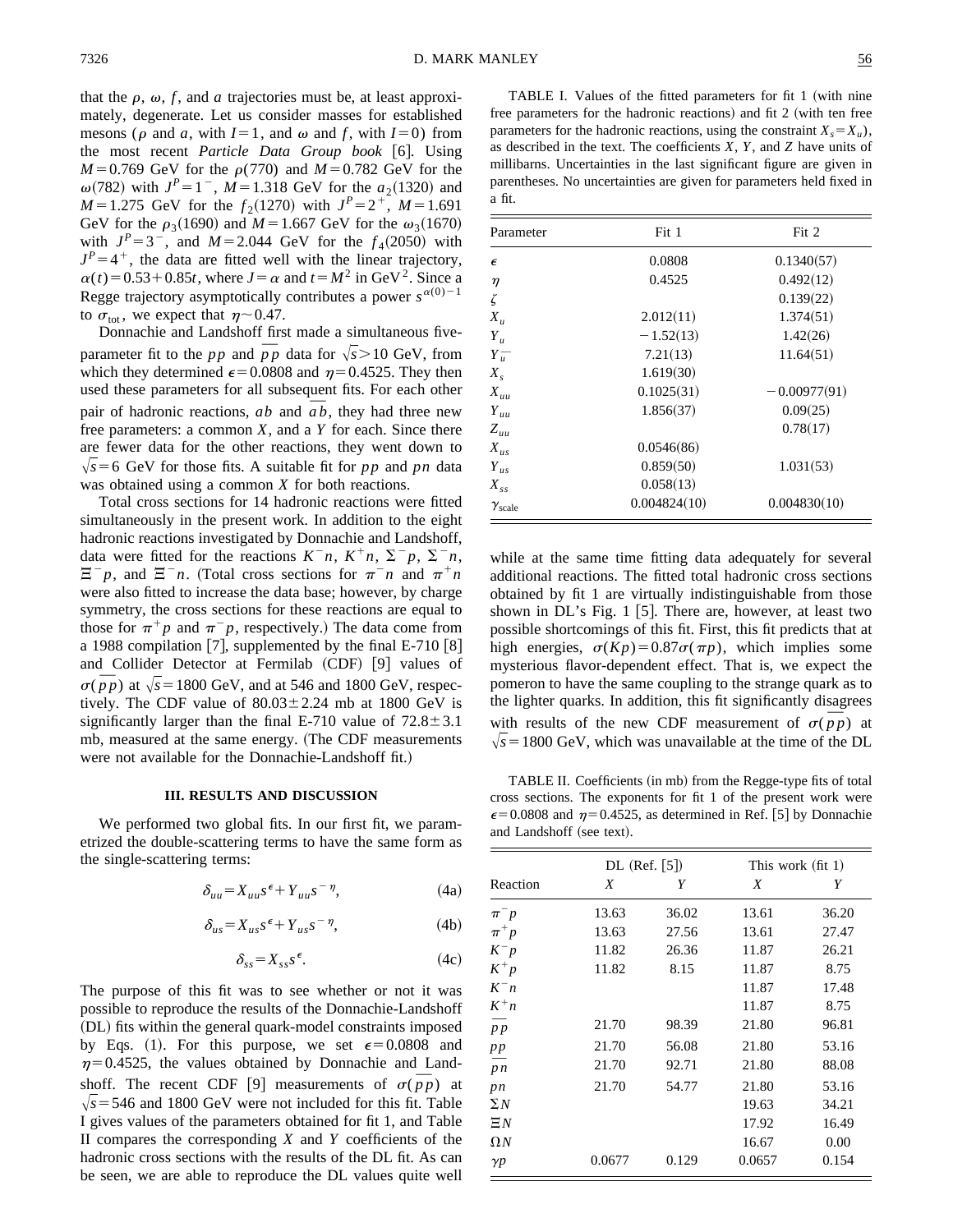

FIG. 1. (a) Total cross-section data for  $\pi^- p$  (+) and for  $\pi^+ p$  ( $\times$ ); (b) data for  $K^- p$  (+) and for  $K^+ p$  ( $\times$ ); (c) data for  $K^- n$  (+) and **f**(**x**); (a) for *K*  $n \in \mathbb{R}$  *n* (+ ) and for  $\pi$  *p* (+ ) and for  $\pi$  *p* ( $\times$ ); (b) data for *K*  $p$  (+ ) and for *K*  $p$  ( $\times$ ); (c) data for *K*  $n$  (+ ) and for *N*  $n$  (+ ) and for  $\pi$  *n* (+ ) and for  $p$  ( $\times$ ), and [bottom] data for  $\Xi^- p$  (+) and for  $\Xi^- n$  ( $\times$ ): the lowest (dashed) curve shows the predicted total cross section for  $\Omega^- p$  and for  $\Omega^- n$ . All curves shown represent the results of the second global fit discussed in the text.

analysis. Of course, one also does not expect the doublescattering terms to have the same energy dependence as the single-scattering terms. Because of these concerns about this fit, we performed a second fit, which fits the data better and which we feel is more physically realistic.

In the second fit, we assumed a more suitable energy dependence for the double-scattering terms:

$$
\delta_{uu} = X_{uu} s^{2\epsilon} + Y_{uu} s^{\epsilon - \eta} + Z_{uu} s^{-\zeta},\tag{5a}
$$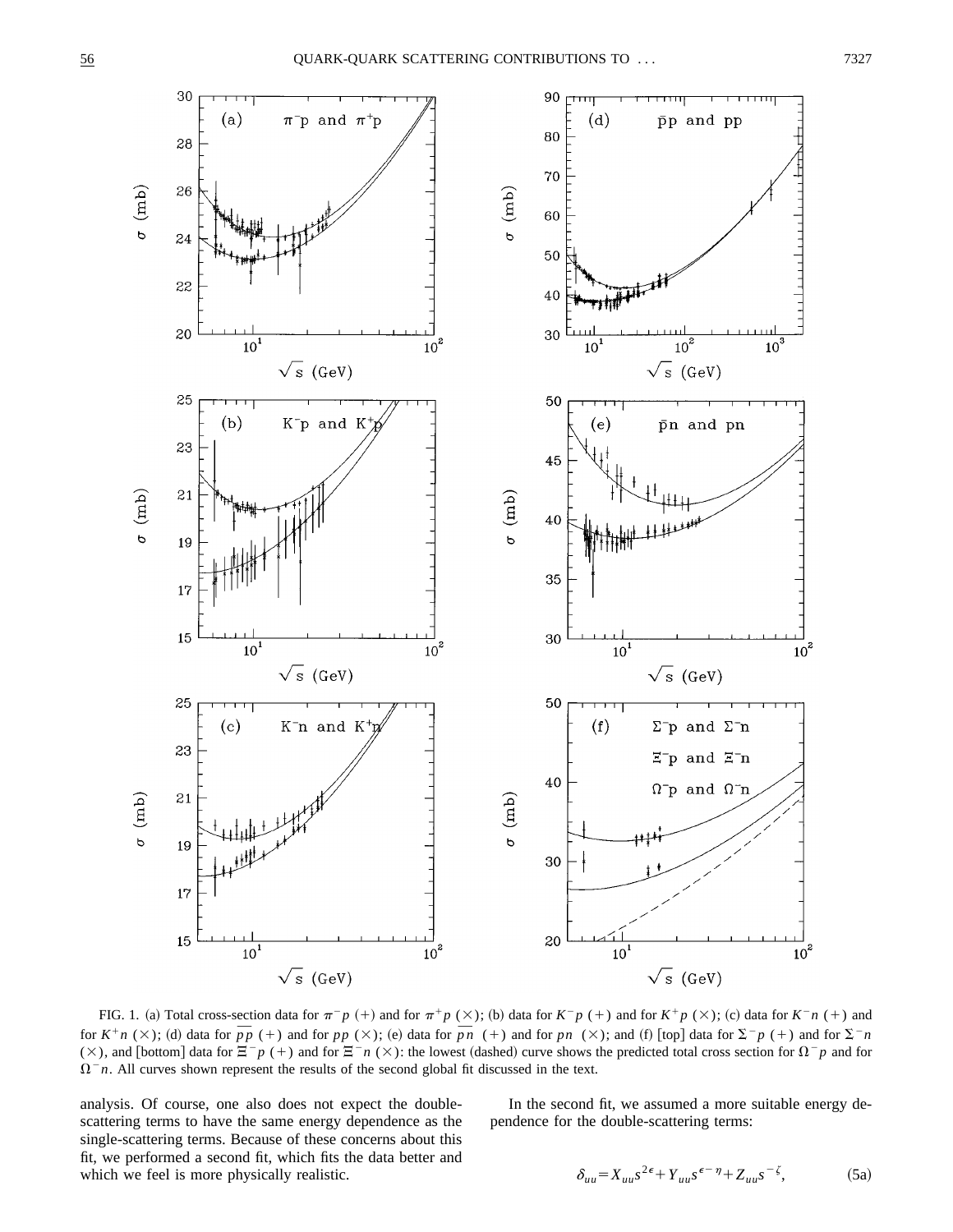$$
\delta_{us} = X_{uu} s^{2\epsilon} + Y_{us} s^{\epsilon - \eta},\tag{5b}
$$

$$
\delta_{ss} = X_{uu} s^{2\epsilon}.
$$
 (5c)

This fit had a total of ten free parameters:  $\epsilon$ ,  $\eta$ ,  $\zeta$ ,  $X_u$ ,  $Y_u$ ,  $Y_u^-$ ,  $X_{uu}$ ,  $Y_{uu}$ ,  $Z_{uu}$ , and  $Y_{us}$ . For this fit, flavor independence was assumed for the pomeron terms by setting  $X_s = X_u$ in the single-scattering terms and by using a common coefficient  $X_{uu}$  in the double-scattering terms. Thus, the mesonbaryon and baryon-baryon cross sections, respectively, become equal at sufficiently high energies, as one might expect. We assumed that the leading-order term for the double-scattering terms at high energy is proportional to  $s^{2\epsilon}$ , as expected, for example, from using the Glauber approximation. We also included the next-to-leading-order term for  $\delta_{uu}$  and  $\delta_{us}$ , which should be proportional to  $s^{\epsilon-\eta}$ . There also should be a term in  $\delta_{uu}$  proportional to  $s^{-2\eta}$ , which should be small at these energies and has been neglected. Instead we included a term proportional to  $s^{-\zeta}$ , where the fitted value of the exponent was  $\zeta = 0.139 \pm 0.022$ . The physical origin of this term is unclear, although it presumably arises from either the real part of the quark-quark scattering amplitude or from a nonforward contribution to the quark-quark scattering amplitude.

The total  $\chi^2$  for our preferred fit, fit 2, was significantly lower than for fit 1, which did not include the recent CDF nower than for fit 1, which did not include the recent CDF<br>measurements [9] of  $\sigma(p p)$  at  $\sqrt{s}$ =546 and 1800 GeV. Table I includes values of the parameters obtained for fit 2. The fitted value of  $\eta=0.492\pm0.012$  is in good agreement with the value of about 0.47 expected from Regge theory. Our fitted value of  $\epsilon$ =0.1340±0.0057 is also closer to the range, 0.15–0.17, calculated within the framework of QCD [10], than the value  $0.0808$  of Donnachie and Landshoff [5]. Over the entire energy range fitted, we found little difference in the quark-quark cross sections  $S_u$  and  $S_s$ , which indicates that the imaginary parts of the forward quark-quark scattering amplitudes  $F_{uu}$  and  $F_{us}$  are approximately equal. (It does not necessarily follow, however, that there are negligible differences in the nonforward amplitudes.)

In high-energy hadron-deuteron scattering  $[11]$ , for example, double-scattering corrections to the cross sections are found to be negative because the hadron-nucleon forward scattering amplitudes are predominantly imaginary at high energies. (A predominantly imaginary amplitude results from the increasing importance of inelastic scattering at high energies.) The results of our second fit are, in fact, consistent with the quark-quark double-scattering terms becoming negative at high energies. In particular, we find that  $\delta_{ss}$  is small and negative over the entire energy range fitted; however,  $\delta_{us}$  does not become negative until  $\sqrt{s} \approx 40$  GeV, and  $\delta_{uu}$  remains positive until about 200 GeV. Thus, at energies where most of the present data exist (below about 30  $GeV$ ), we expect the real parts of the forward quark-quark amplitudes to be relatively large. This result is in qualitative agreement with the recent determination by Donnachie and Landshoff of a large real part for the  $\rho$ °*p* amplitude at high energies  $[12]$ .

Results of the second global fit are shown in Fig. 1. In general, the predicted cross sections for  $\sqrt{s}$  > 100 GeV are higher than those of the DL fit. As shown in Fig.  $1(d)$ , our



FIG. 2. (a) Total quark-quark cross sections. The upper dashed-FIG. 2. (a) Fotal quark-quark cross sections. The upper dashed-<br>dotted curve shows  $\sigma(\overline{u}u)$ , the middle solid curve shows  $\sigma(uu)$ , and the slightly lower dashed curve shows  $\sigma(us)$ ; (b) doublescattering contributions to the hadronic total cross sections. The upper solid curve shows  $\delta_{uu}$ , the middle dashed-dotted curve shows  $\delta_{us}$ , and the lower dashed curve shows  $\delta_{ss}$ .

fitted  $\sigma(\bar{p}p)$  cross section of 76.2 mb at 1800 GeV is intermediate between the measured CDF and E-710 values at the same energy. Figure  $1(f)$  displays results of the fit for the  $\Sigma N$ ,  $\Xi N$ , and  $\Omega N$  total cross sections. Most of the  $\Sigma N$  and  $E/N$  cross sections are from a single experiment using the hyperon beam at the CERN Super Proton Synchrotron (SPS) [13]; the  $\Omega$ N cross section is a prediction of the fit. For fit 2 in the asymptotic limit, the total cross sections for  $NN$ ,  $\overline{N}N$ ,  $\Sigma N$ ,  $\Xi N$ , and  $\Omega N$  become equal; similarly, the total cross sections for  $\pi N$  and  $KN$  become equal in the asymptotic limit. Except for a single early measurement of  $\sigma(\Sigma^- n)$ at  $\sqrt{s}$ =6.1 GeV [14], the available data agree with the predictions that  $\sigma(\Sigma^- p) = \sigma(\Sigma^- n)$  and that  $\sigma(\Xi^- p)$  $=\sigma(\Xi^-n)$ .

The extracted quark-quark total cross sections are shown in Fig.  $2(a)$  for fit 2. Similarly, Fig.  $2(b)$  shows the doublescattering contributions. Note that by  $\sqrt{s}$ =100 GeV, the quark-quark cross sections are all equal to about 4.7 mb. It is interesting to calculate the contributions to the total cross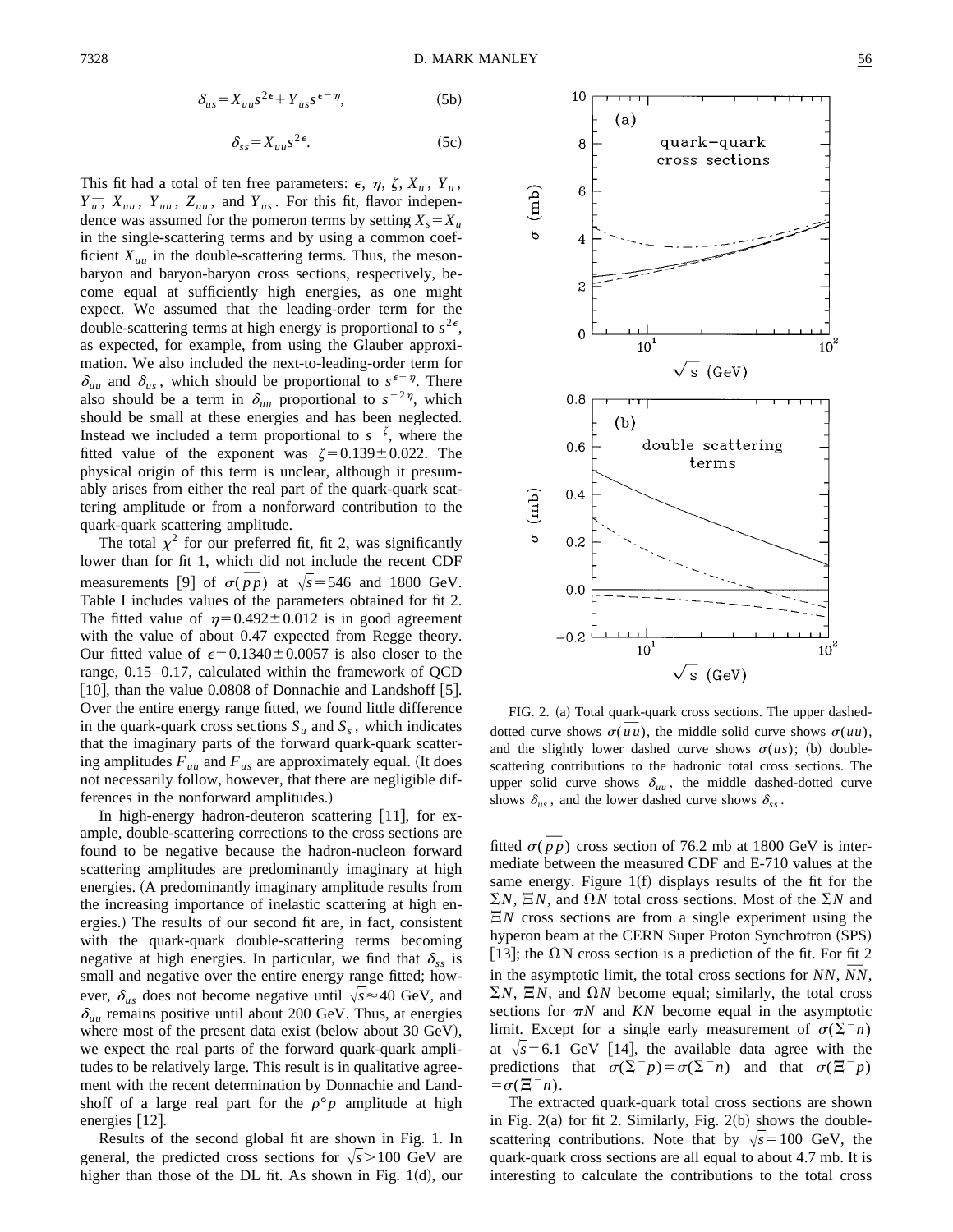sections from quark double-scattering effects at different energies. For example, the fitted  $pp$  total cross section (for fit 2) at  $\sqrt{s}$ =100 GeV is 46.5 mb, with a contribution of 3.8 mb, or 8.1%, from double scattering. Of this, there is a  $(negative)$  contribution of 4.2 mb, or 8.9%, from doublescattering terms involving Pomeron exchange. This result agrees well with the two-pomeron contribution estimated by Donnachie and Landshoff [15]. At  $\sqrt{s}$ =10 GeV, the fitted *pp* cross section is 38.5 mb, with a contribution of 14.2 mb, or 37%, from double scattering. By comparison, the fitted  $\pi^- p$  cross section at  $\sqrt{s}$  = 10 GeV is 24.2 mb, with a contribution of 5.9 mb, or 24%, from double scattering. These values, while somewhat large, do not seem unreasonable. At high energy, double-scattering terms are thought to correspond to two-Pomeron exchange. As Donnachie and Landshoff have noted  $[15]$ , two-Pomeron exchange is necessary to produce the dip seen in the differential cross section for *pp* elastic scattering, through interference with one-Pomeron exchange. We concur with their conclusion  $|12|$ , based on the accuracy of their model, that single exchanges are dominant. We also concur with their view that asymptotic theorems, such as the Froissart bound, are not relevant at present energies  $[15]$ .

Although the main aim of this paper is to discuss the importance of double-scattering contributions to hadronic total cross sections, it also seems worthwhile to discuss the total  $\gamma p$  cross section within the same framework. From the usual quark wave functions for  $\rho^{\circ}$  and  $\omega$  mesons, it follows that

$$
\sigma(\rho^{\circ} p) = \sigma(\omega p) = 4.5S_u + 1.5S_u + 8\delta_{uu} + 0.5\delta_{uu} - 6.5\delta_{uu}.
$$
\n(6)

Under the assumption of vector-meson dominance, we may write  $\sigma(\gamma p) = \gamma_{scale}\sigma(\rho^{\circ}p)$ , where  $\gamma_{scale}$  is taken as a constant scale factor. Table I gives fitted values of  $\gamma_{scale}$  when the  $\gamma p$  cross-section measurements are included for fits 1 and 2; not surprisingly, the values agree well with each other. The values of *X* and *Y* obtained for fit 1 also agree reasonably well with the DL values, which are given in Table II. Figure 3 shows the fitted  $\gamma p$  cross section using the parameters from our preferred fit, fit 2. As can be seen, this fit agrees quite well with recent results published by the H1 [16] and ZEUS [17] Collaborations at the DESY  $ep$  collider HERA. The H1 Collaboration found  $\sigma(\gamma p) = (165 \pm 2 \pm 11)$ 



FIG. 3. Total cross-section data for  $\gamma p$ . The curve is based on parameters from the second global fit discussed in the text.

 $\mu$ b at  $\sqrt{s}$ =200 GeV, and the ZEUS Collaboration found  $\sigma(\gamma p) = (143 \pm 4 \pm 17)$   $\mu$ b at  $\sqrt{s} = 180$  GeV. For comparison, at  $\sqrt{s}$ =200 GeV, the DL prediction is 160  $\mu$ b, while our fit 1 gives  $\sigma(\gamma p) = 156 \mu b$ , and fit 2 (our preferred fit, shown in Fig. 3) gives  $\sigma(\gamma p) = 166 \mu b$ .

### **IV. SUMMARY AND CONCLUSIONS**

At sufficiently high energies, Donnachie and Landshoff showed that all total hadronic cross sections can be efficiently parametrized by an energy-dependent form suggested by Regge theory  $[5]$ . The present work shows that a significant further reduction in the number of free parameters is made possible by using a parametrization suggested by the quark model. Our preferred global fit, with ten free parameters, may be used to make quantitative predictions of total cross sections for any baryon-baryon, meson-baryon, or meson-meson reactions. The success of our parametrization relies on recognizing the importance of double-scattering quark contributions at high energies.

## **ACKNOWLEDGMENT**

This work was supported in part by the National Science Foundation.

- [1] H. Lipkin, Phys. Rev. Lett. **16**, 1015 (1966); H. J. Lipkin and F. Scheck, *ibid.* **16**, 72 (1966).
- [2] R. J. Glauber, in *Lectures in Theoretical Physics*, edited by Wesley E. Brittin et al. (Interscience, New York, 1959), Vol. I, p. 315.
- [3] V. Franco, Phys. Rev. Lett. **18**, 1159 (1967).
- [4] P. D. De Souza, R. M. Heinz, and D. B. Lichtenberg, Phys. Rev. 169, 1185 (1968).
- [5] A. Donnachie and P. V. Landshoff, Phys. Lett. B 296, 227  $(1992).$
- @6# Particle Data Group, R. M. Barnett *et al.*, Phys. Rev. D **54**, 1  $(1996).$
- [7] *Total Cross Sections for Reactions of High Energy Particles*, edited by H. Schopper, Landolt-Börnstein, New Series, Vol. I/12 a and I/12 b (Springer, Berlin, 1988).
- @8# E-710 Collaboration, N. A. Amos *et al.*, Phys. Rev. Lett. **68**, 2433 (1992).
- @9# CDF Collaboration, F. Abe *et al.*, Phys. Rev. D **50**, 5550  $(1994).$
- [10] M. A. Braun, Phys. Lett. B 348, 190 (1995).
- [11] V. Franco and R. J. Glauber, Phys. Rev. 142, 1195 (1966).
- [12] A. Donnachie and P. V. Landshoff, Phys. Lett. B 348, 213  $(1995).$
- [13] S. F. Biagi *et al.*, Nucl. Phys. **B186**, 1 (1981).